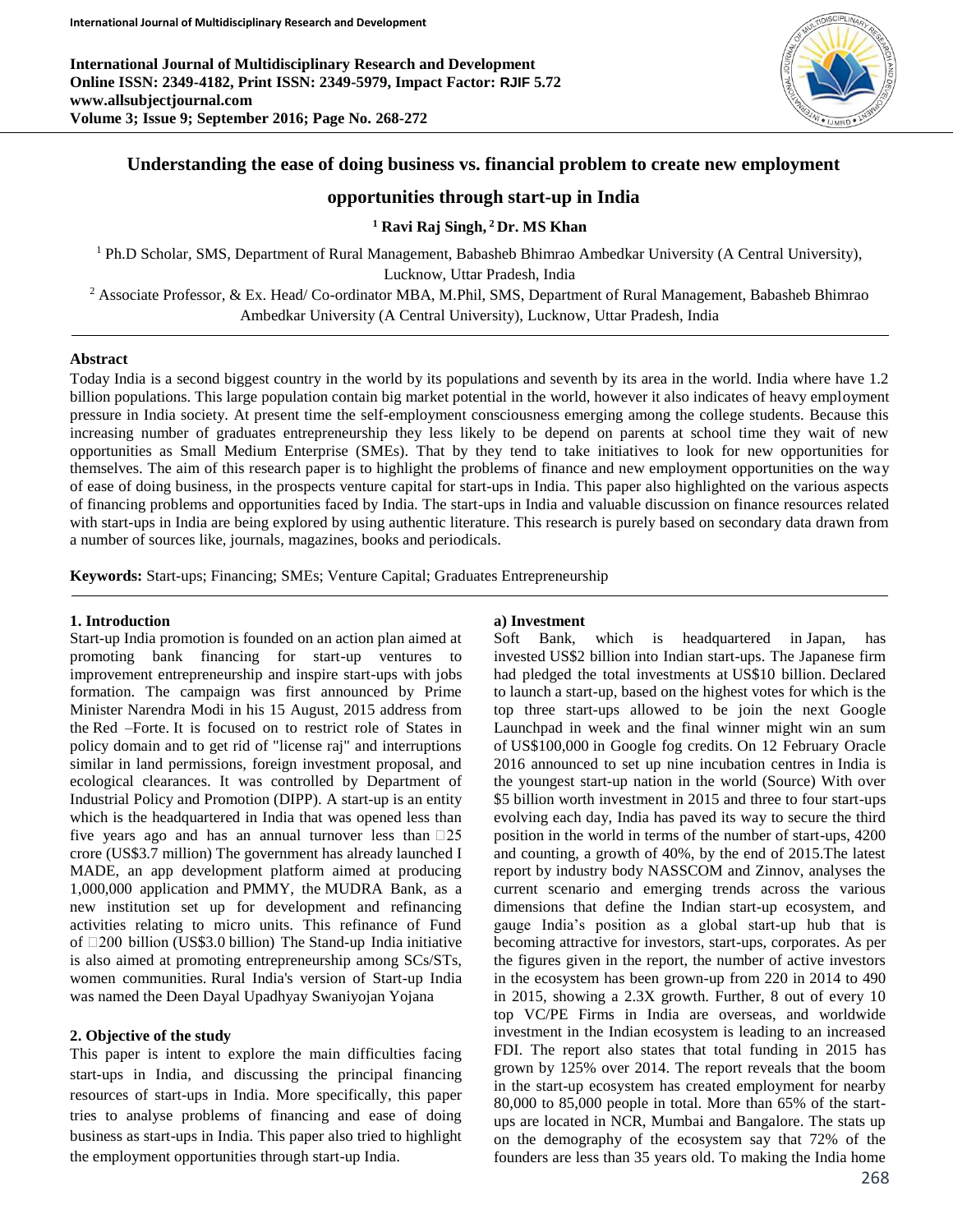to the youngest entrepreneurs in the world, with gender breakup of 91% male and 9% female. The 1200 new start-ups in majority are B2C, primarily present in 3 segments namely ecommerce, consumer services and aggregators tracked by agitated local, health-tech, edu-tech and analytics.

### **b) Educational Institution Alliances**

## **Background of Graduates Entrepreneurship in India**

Large population infers a large potential market in India; however, it also indicates to heavy employment pressure in the society India. According to figures, there are around 700 universities and further 35,000 affiliated academies enrolling

more than 20 million learners, in India higher education is a big and complex system. The structure of degree-granting institutes is unmanageable mainly due to "affiliation" and funding sources. The students are enrolled more than 85% in bachelor's degree programs with the majority of enrolling in three-year B.A., B.Com and B.Sc. degrees. One-sixth of all Indian pupils are registered in Engineering/Technology degrees. These results in an expected 26.5 million students registered in Indian higher education in 2014-15 and 9 million graduates. Enrolment of Indian Students by Level of Education

| Student Enrollments and Graduates in Indian Higher Education               |                                                    |                                                             |                                    |                                                       |                                                                        |
|----------------------------------------------------------------------------|----------------------------------------------------|-------------------------------------------------------------|------------------------------------|-------------------------------------------------------|------------------------------------------------------------------------|
| <b>Level</b>                                                               | <b>Student</b><br><b>Enrollment</b><br>$(2012-13)$ | <b>Students</b><br><b>Graduates/year</b><br>$(2012 - 2013)$ | <b>Avg. Duration</b><br>of program | <b>Student</b><br><b>Enrollment</b><br>(2014-15 Est.) | <b>Students Earning</b><br>Degree/year<br>$(2014 - 2015 \text{ Est.})$ |
| Graduate (Bachelor's)                                                      | 17,456                                             | 5,576                                                       |                                    | 23,086                                                | 7,375                                                                  |
| Graduate (Bachelor's<br>$three-year B.A.,$<br>$B. Com., B. Sc.$ ) - $Est.$ | 14,547                                             |                                                             | $4,849$ 3 years                    | 19,238                                                | 6,413                                                                  |
| Graduate (Bachelor's<br>Engineering -B.E.) -<br>Est.                       | 2,909                                              | 727                                                         | 4 years                            | 3,848                                                 | 962                                                                    |
| Post-Graduate<br>(Master's)                                                | 2,492                                              |                                                             | 1,246 2 years                      | 3,296                                                 | 1,648                                                                  |
| Research (Doctoral)                                                        | 161                                                |                                                             | 40 4 years                         | 213                                                   | 53                                                                     |
|                                                                            | 20,109                                             | 6,862                                                       |                                    | 26,594                                                | 9,076                                                                  |

*Source:* UGC Report 2013-14

**Fig 1**

A group of start-ups under this scheme will acknowledge an MOU with the prestigious institutions it will also establish the start-up centres campus. NIT-Silchar ( The Nat In is the youngest start-up nation in the world (Basis) With over \$5 billion value investment in 2015 and three to four start-ups emerging every day, India has covered its way to secure on the third position in the world. The statistics given in the report, the figure of active stockholders in the ecosystem has grown by 220 in 2014 to 490 in 2015, depicting a growth of 2.3X. Additional, 8 out of every 10 top VC/PE Groups in India are foreign, and global venture in the Indian ecosystem is leading to an increased FDI.

### **3. Literature of Review**

## **Main Problems Faced by Start-ups in India Financial problems: of start-ups in India a) New Delhi: January 19**.

Across the country First generation entrepreneurs are applauding the government's efforts to recognise their business ventures in the banner of Start-Up India, but for greatest challenges of money, patents and creation of intellectual property continue. "The Prime Minister of India sat with entrepreneurs on a national stage is a very positive signalling," said Abhishek Sinha, Co-Founder and CEO, Eco-

India Financial Services, who was also a panellist in one of the conference. However, bank funding such as the minor problems in the lack of any collateral chance out to be big barricades for many entrepreneurs. "Whereas giving available credits banks are careful. When we on-going, we had to depend on loans and credit cards. The story is same even today," he told *Business Line*. Minister of State for Finance Jayant Sinha taken also noted that 90 % of funding, at present, comes from foreign ventures capitals and local financiers could change in the nature of innovation as well. A current study by Grant Thornton exposed that in 2015 more than 600 such companies acquired funding, with over \$2 billion organized by PE and VC funds. In fact, that the  $\Box 10,000$ -crore fund of funds that would start with an preliminary  $\Box$ 2,500 crore yearly would be an incline in the ocean given the huge potential of the sector and the enormous number of companies.

## **b) Patents**

Similarly, the process of patents registrations are very long that's by of encouragements for research and development is another bone of argument, which according to many is a reason that why many start-ups prefer to be domiciled overseas. "I have been registered our patents in the US and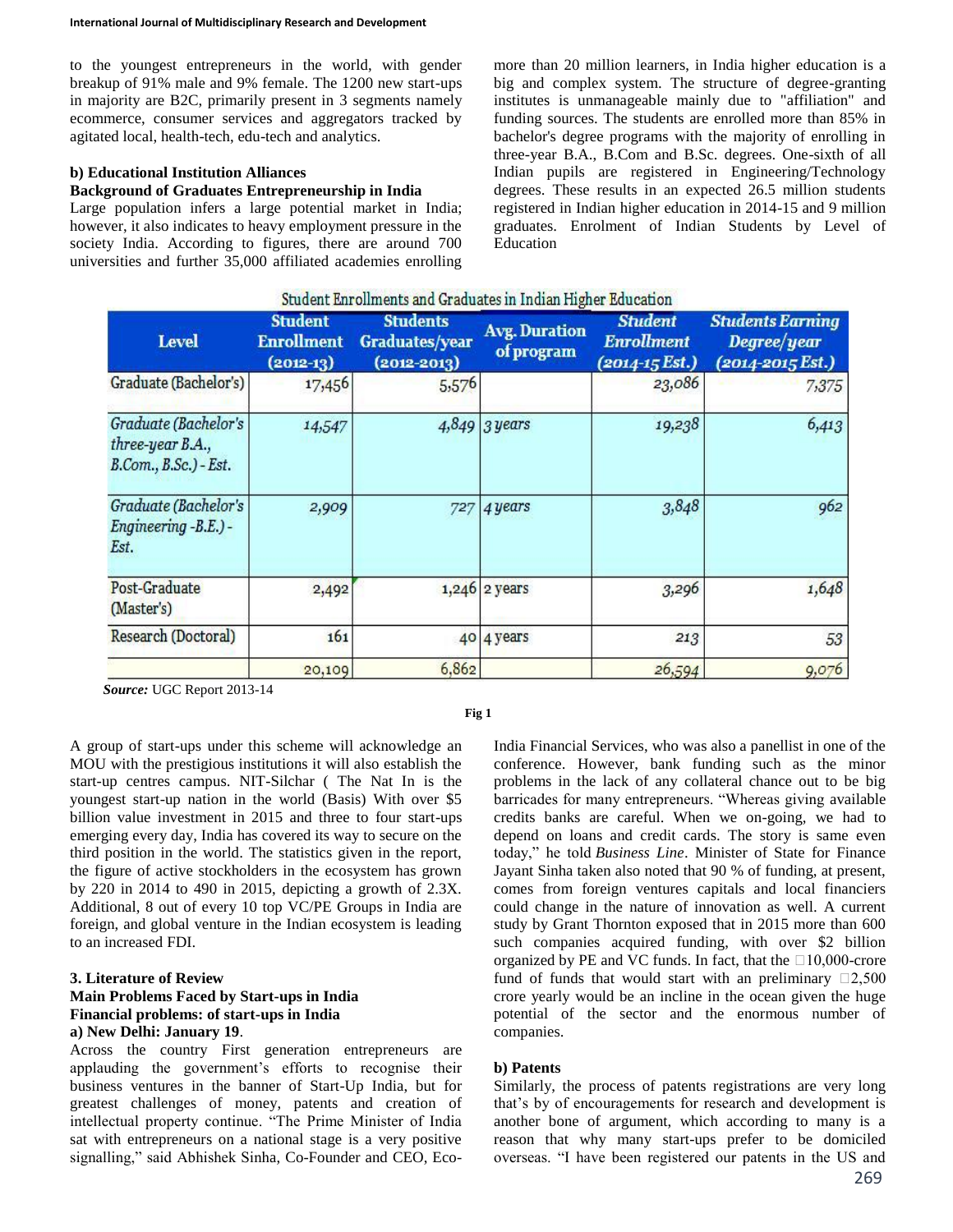Singapore but they have not been capable to do so in India till now," said another start-up proprietor. "The intent of the government is decent and a lot has been done but the not everything that was required has been given," said Umesh Sachdev, Co-Founder and CEO, Uniphore Software Systems, emphasizing that further could be done for R&D that would have also assisted in patenting. According to government figures, as many as 2, 46,495 pendency in patent requests and 5, 32,682 trademark applications were pending as on November 1, 2015.

## **c) Taxation**

Today Industry has called for clear definition for digital products and services after a taxation point of view. "This is crucial. We cannot obligate a long list of intangibles in our balance sheet. There has to be an acknowledgement that IT products being produced, it is" said by Mr. Abhishek Sinha. As a start, the Centre t has prolonged capital gain tax exemption for investment in afresh formed manufacturing MSMEs by individuals to all start-ups and has promised that investment in 'computer or computer software' would also be measured as purchase of 'new assets' to promote technology.

## **4. Another five important reasons; problems of startups in India**

## **Reason 1: Market Problems**

A major cause why companies flop is that because they route into the problem being of their little or no market for the product that they have constructed. Here are some common signs: There is not a convincing enough value proposition, or compelling event, to cause the buyer to actually commit to buying. Good deals reps will tell you that get to an order in today's tough situations, you have to find purchasers that have their "mop on fire", or are "in dangerous pain". You also hear people talking about whether a commodity is a Vitamin which (nice to have), or an Aspirin (must have). The market size of the people have pain, and have funds is simply it is not large enough

## **Reason 2: The Business Model Failure**

As outlined in the introduction to the Business Models section, after spending time by hundreds of start-ups, it is i realized that one of the most common causes of failure of start-up in world is that entrepreneurs are too optimistic about how to easy it will be to acquire customers. They assume that because they will shape an exciting web site, product, or service, that customers will beat a path to their door. It may happen with the first few customers, but after that, it quickly becomes an expensive task to attract and to win customers, and in many cases the cost of obtaining the customer (CAC) is actually higher than the lifetime value of the customer (LTV). The observation that you have to be able to acquire your customers for less money than they will produce in value of the lifetime of relationship of your business with them is impressively obvious. Yet notwithstanding that, I see the enormous majority of entrepreneurs failing to pay adequate attention to figuring out a realistic cost of the customer gaining. The very large number of business plans that I realise as a venture capitalist have no assumed given to the critical number, and as I have work through along with the topic of the entrepreneur, they often begin to recognise that their business model may not be work because the CAC will be larger than LTV.

The Essence of a Business Model

As a Business Models, outline introduction a simple way to focus on what matters in your business model is look at these two questions:

Can you find the scalable technique to acquire customers?

Can you then customise those customers at a significantly higher level than your cost of purchase?

Rational about belongings in such simple terms can be very helpful. I have been also developed two "rules" close the business model, which is less hard and fast 'this rules, but have more plans. These are outlined below:

The CAC / LTV "Rule"

This rule is very simple:

CAC must be less than LTC CAC = Cost of Acquiring Customer

LTV = Lifetime Value of a Customer

To calculate CAC, you have to take the entire cost of your sales and marketing functions, (including salaries, this marketing programs, lead to generation, travel, etc.) and it divide by the number of customers that you closed during that period of time. Therefore the example, if total sales and marketing of your spend in Q1 was \$1m, and you closed 1000 customers, then the your average cost to obtain a customer (CAC) is \$1,000. To compute LTV, if you will want to look to the here at gross margin associated with the customer (net of all fixing, support, and operational expenses) over their lifetime. This is pretty simple for one time fees for business for businesses that have recurring subscription revenue, this is calculated by taking the monthly periodic revenue, and it is dividing that by the monthly churn rate. Because most businesses have a chain of other functions such as G&A, and Product Development that are additional expenses afar sales and marketing, and delivering of the product, for a profitable business, you will want CAC to be less than LTV by some significant multiple.

# **The Capital Efficiency "Rule**"

If you would like to have a capital efficient business, than I believe it is also significant to recover the cost of making your customers in less than 12 months. Wireless carriers and banks break this rule, but they have the luxury to access to inexpensive capital. So stated simply, the "rule" is: Recover CAC in less than 12 months

# **Reason 3: The Poor Management Team**

An incredibly common problem that causes start-ups to fail is by the weak management team. A good management team here will be smart enough to avoid these given Reasons 2, and 4, 5. Weak management teams make mistakes in the multiple areas: They are often weak on strategy; building a product that no-one wants to buy as they failed to do enough work to validate the ideas before and during expansion. This can be carrying through to poorly think through go-to-market strategies.

## **Reason 4: The Running out of Cash**

A fourth major reason that start-ups fail is because they ran out of cash. To understand how much cash is left and whether that will carry the company to a milestone that can lead to a successful financing, or to cash flow positive this will be the key job of a CEO of an organization.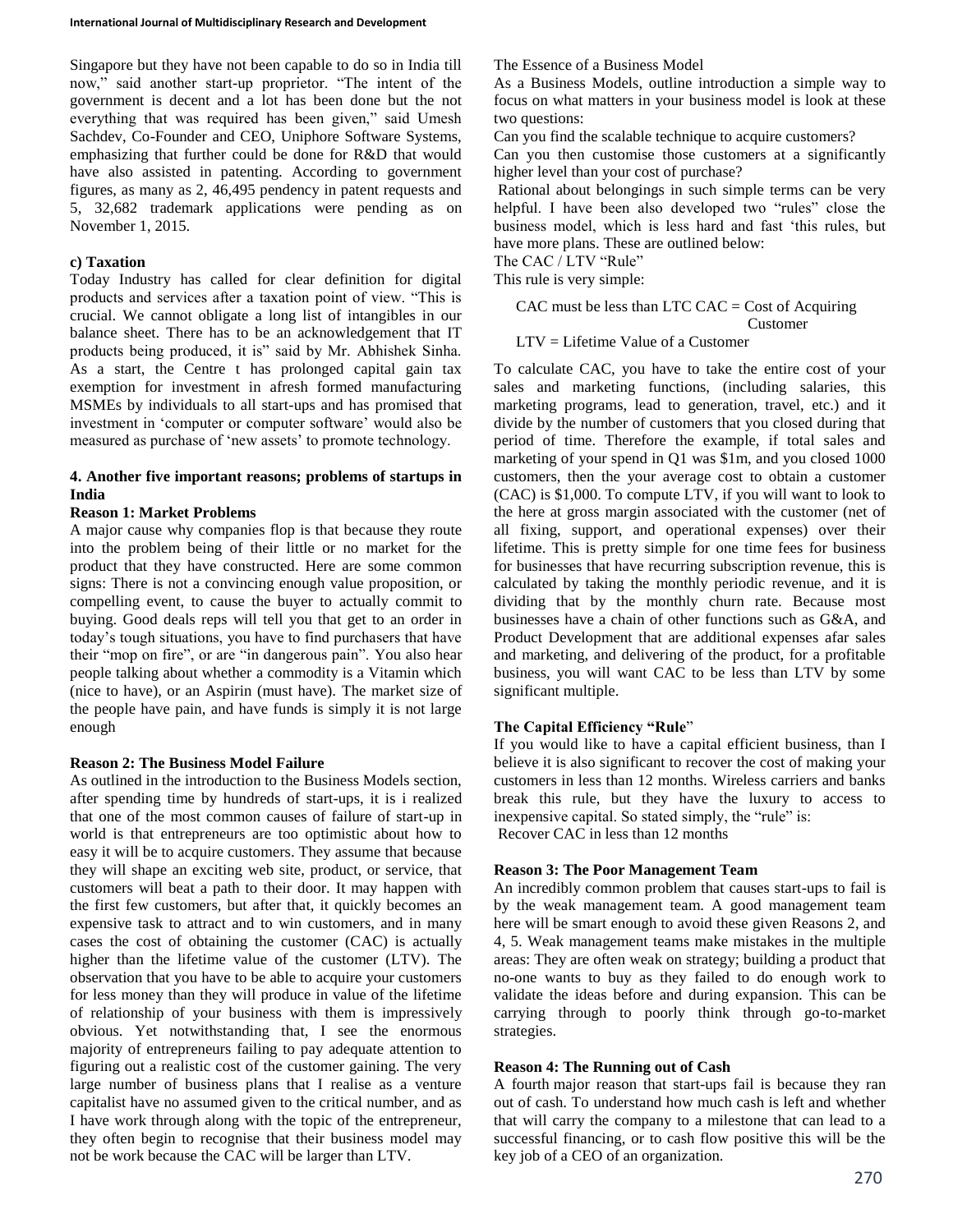#### **Reason 5: The Product Problems**

Another reason behind the failures of companies fail is because they fail to grow a product that meets the market need. This can either be due to simple implementation or it can be a far more tactical problem, which is a failure to achieve Product/Market meet. In the most of the time core product that start-ups bring to market they won't meet the market need. In the best cases, it will take a few revisions to get the market/product fit right. In the worst cases, the product will be technique off base, and a complete re-think to require. If it is happens this is a strong indication of a team that didn't do the works to get out and validate their ideas with customers before, and during, expansion.

### **a) What goes wrong?**

What normally drives wrong, and tips to a company running out of cash and which is also unable to raise more, is that here management is failed to achieve the next milestone before the cash ran out. Many times it is still possible to raise cash, but the valuation will be significantly lower.

### **b) When to hit Accelerator Pedal?**

One of a CEO's most significant jobs to knows how to regulate the accelerator pedal. In the initial stages of a business, whereas the product is being industrialized, and the business model developed, the pedal needs to be set very informally to conserve cash. There is no point hiring lots of sales and marketing persons if the firm is still in the process of final the product to the point where it really meets the market need. Really this is the common mistake, and it will just result in a fast burn, and lots of frustration though, on the flip side of this coin, there comes a time when it finally becomes apparent

that the business model has been proven itself, and that is the time when the accelerator pedal should be pushed down hard.

#### **Employment scope in starts up in India**

India is the youngest start-ups nation in the world. NASSCOM Start-ups Ecosystem Report 2015: India the Next Tech Hub. India with over \$5 billion investment worth in 2015 and three to four start-ups emerging every day, India has covered its way to secure the third position of the world in terms of the number of start-ups, 4200 and counting, 40% growth, by the end of 2015. The latest report by industry body NASSCOM and Zinnov, analyses the current scenario and emerging trends through the various dimensions which define the Indian startups ecosystem, and gauge India's position as a global start up hub that is changed attractive for the investors, start-ups, & corporates. As per the statistics given in the report, the number of dynamic investors in the ecosystem has grown-up from 220 in 2014 to 490 in 2015, showing a 2.3X growth. Further, it is 8 out of every 10 top VC/PE Firms in India are foreign and foreign investment in the Indian environment is leading to an increased FDI. A report also states that the total funding in 2015 has 125% grown-up by over 2014.Similarly, the number of accelerators raised by 40% from 80 in 2014 to 110 in 2015. "Now we are the fastest growing ecosystem today in the world – so the first big wow number. As compared to last year, we have progressed up from the fourth largest ecosystem in the world to the third largest. If all drives well, next year by this time we should be the second largest," said NASSCOM President, R Chandrasekhar. India serves as fastest rising start up-base worldwide and stands third in technology driven product start-ups just after US and UK respectively.



*Sources:* NASSCOM Start-ups Ecosystem Report 2015.

**Fig 2**

The report divulges that the boom in the star up ecosystem has been generated employment for around 80,000 to 85,000 people now in total. More than 65% of the start-ups are situated in NCR, Mumbai and Bangalore. The demography sates of the ecosystem says that 72% of the initiators are less than 35 years old whose making India home to the growing

youngest entrepreneurship in the world, with gender division of 91% male and 9% female. Majority of the 1200 new startups are B2C, typically present in 3 segments namely ecommerce, consumer services and aggregators followed by agitated indigenous, health-tech, edu-tech and analytics.